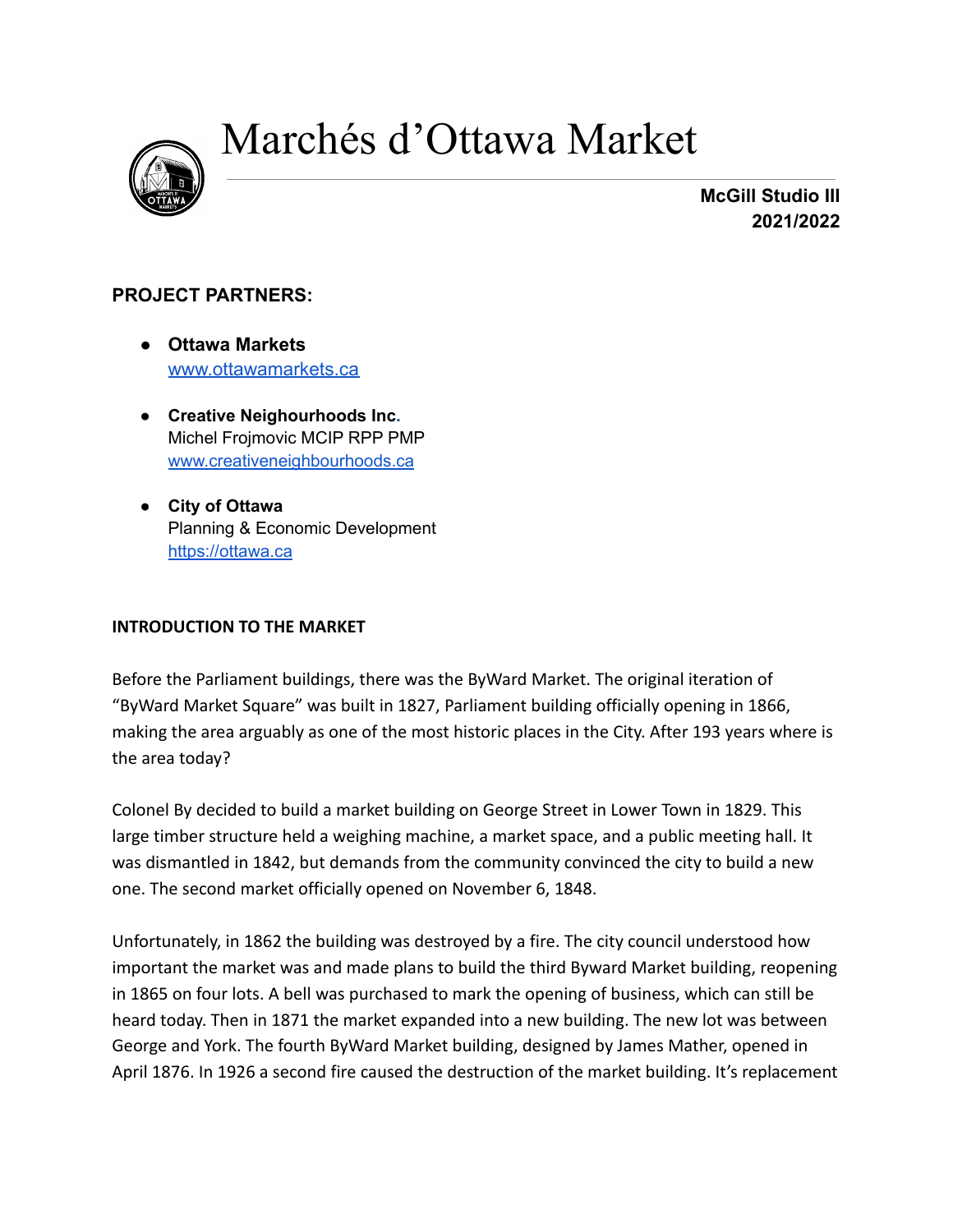designed in 1927-1928 by architects Richards and Abra, is the fifth and current home to Ottawa's public market.

The ByWard Market Building is a 2-storey, gable-roofed brick structure in a Classical Revival style. Its most notable features are the regularly spaced square-headed windows along the second floor, the moulded sheet metal cornice encircling the building and the 2 ½ storey semi-circular receding arched entrances centred in the cross-gables and end gables. What most defines it as a market building is the broad metal canopy at ground level that wraps around the structure.

Renovations to the ByWard Market Building in 1949 included six new stores and an estimated 469 rental stalls. By the late 1960's the ByWard Market Building was suffering from deferred maintenance, an influx of non-market related offices, and the impact of traffic congestion due to lack of parking. Members of the Board of Control were not convinced the building was worth investing in, and the \$187,000 allocated for repairs and updates in 1969 were never spent.

It was the National Capital Commission that proposed significant alterations to the market building in 1971, in response to problems identified in a ByWard Market Study. The proposal included the removal of stores on the ground floor, replacement of the first storey with a modern arcaded brick structure, creation of a freestanding canopy for weather-protected stalls, and construction of a 4-storey parking garage with ground-level stores fronting onto York, ByWard and Clarence streets (Harvor & Menendez, Architects), which opened in 1975.<sup>1</sup>

The ByWard Market Building continued to operate as a home to vendors, buskers, and store owners as the original home of "hyper-local" living. It was once again rehabilitated between 1996 and 1998 by Ottawa architect Barry Padolsky. The project introduced glazed overhead doors for seasonal use, doubled the ground floor rental area, and invested in ventilation and chimneys for artisanal ovens.

Over the following two decades the market was Finally, in 2018, the City of Ottawa transferred managements of ByWard and Parkdale Markets to Marchés d'Ottawa Markets.

## **CLIENT:**

Based on a detailed review of various governance options, approval was given by Ottawa City Council in April 2017 to establish a new Municipal Services Corporation (MSC) for the **Marchés d'Ottawa Markets**. The MSC, led by a new Chair and volunteer board, assumed responsibility

<sup>1</sup> <https://heritageottawa.org/50years/byward-market-building>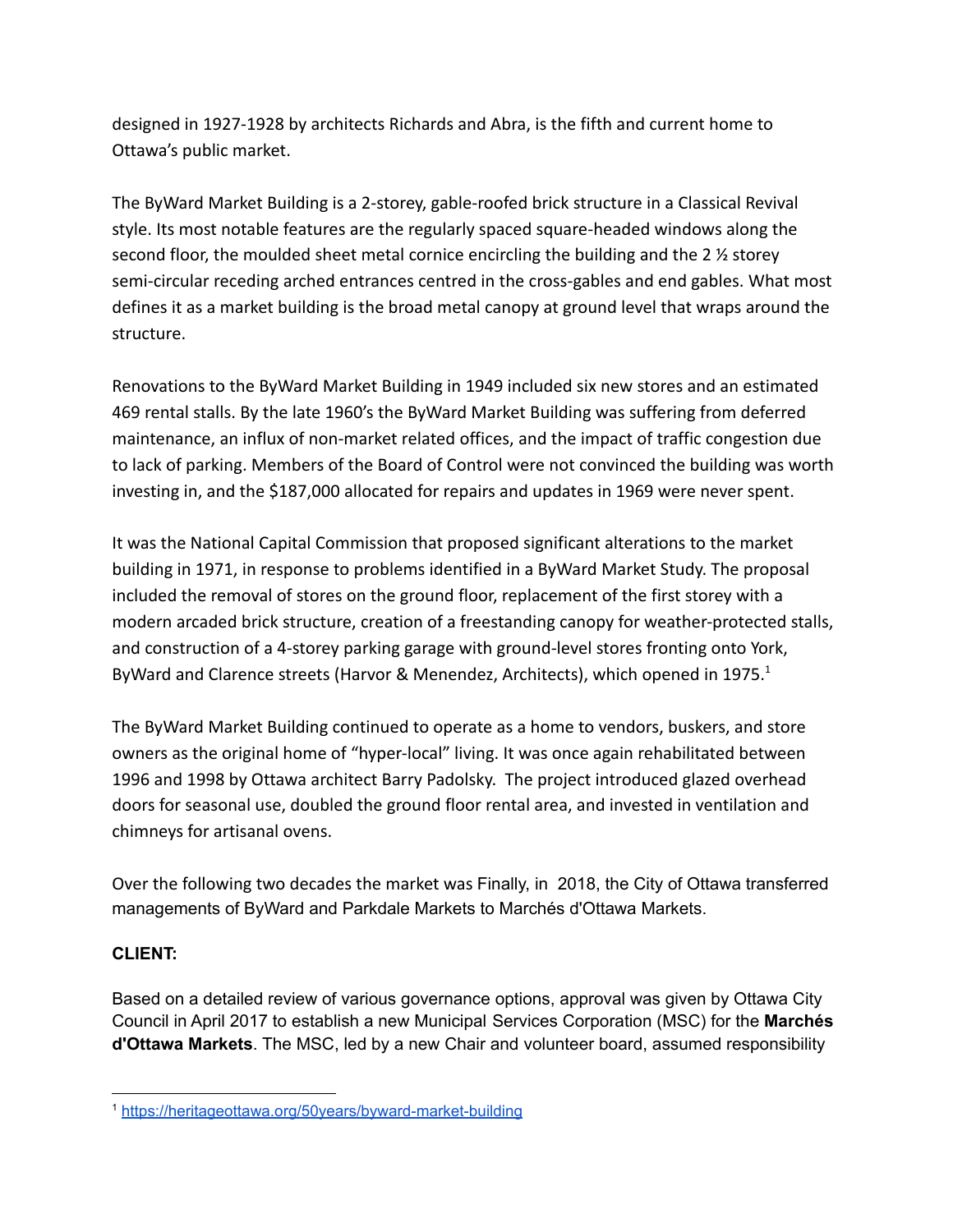for the strategic management and operations of the ByWard and Parkdale markets on January 1, 2018.

The MSC was established under legislative authority of the Ontario Municipal Act and exists as a Not for Profit organization under the control of City Council, the sole member of the corporation. A detailed Service and Asset Management Agreement is in place and all assets of the Marchés d'Ottawa Markets continue to be owned by the City of Ottawa. While the MSC is new, the ongoing operation of both the ByWard Market (Est. 1826) and Parkdale Market (Est. 1924) embodies a remarkable and unique heritage legacy to the City.

# **STUDY AREA:**

The ByWard Market is located in the City of Ottawa and is a well-known destination for visitors from not only Canada but globally. The heritage public market building is at the ByWard Market's symbolic core, but the precinct accommodates a diverse collection of original shops, boutiques, retailers, restaurants and public spaces. Because of its economic and cultural contributions, the City of Ottawa plans to ensure that the Market remains a popular and successful destination in the future.

## **STUDY AIM & VISION:**

To explore what potential and ideas exist to reinvigorate 55 ByWard Market Square (Building) in the context of the recently approved ByWard Market Public Realm Plan.

## **STUDIO III ACTIVITIES:**

- Background study on previous City plans for the ByWard Precinct
- Summary review of recommendations dating back 2 decades
- Summary review of "grocery retail / market" proliferation over the past decade (Understanding market forces)
- Environmental scan of similar "Public Market Areas" \*Outside of North America
- Draft options for consideration:
	- Activation options of public space with a Citywide/tourism lens
	- Physical building layouts or alterations options based on research